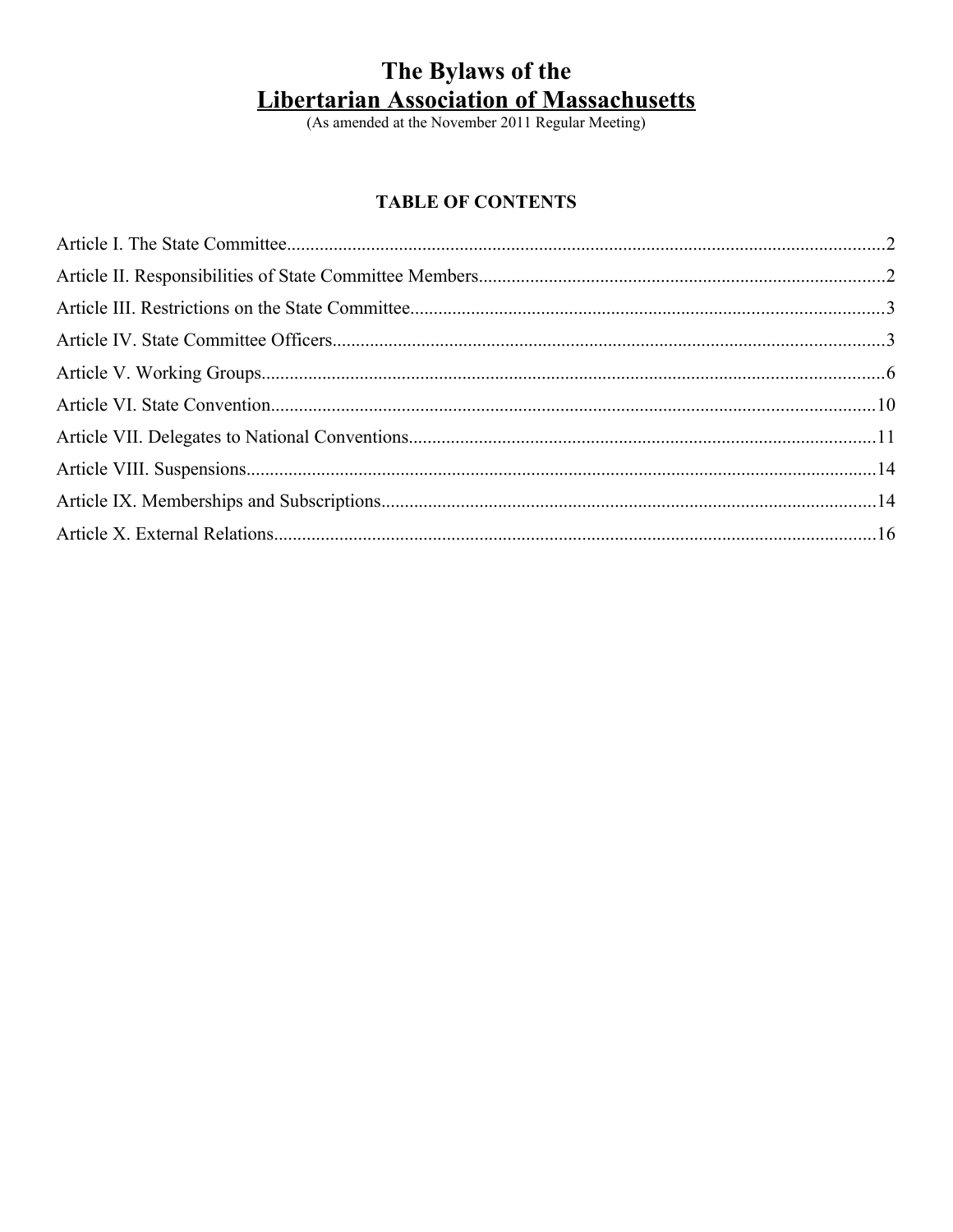## Article I. The State Committee

The State Committee carries on the Association's business between State Conventions. The purpose of the State Committee is to do work toward the Association's political objectives by providing an organizational structure that will:

- 1. Recruit candidates and help libertarians to run for office;
- 2. Organize and support local and topical libertarian groups;
- 3. Perform non-electoral political acts, e.g., referenda, lobbying, and litigation;
- 4. Recruit Members, helping them to do politics;
- 5. Educate the public on libertarian political directions;
- 6. Create circumstances favorable to attaining the Association's Objective, as by creating politicallyeffective legally-independent PACs, 527 organizations, and nonprofit or for-profit organizations;
- 7. Raise and spend money to do its work; and
- 8. Perform needed internal operations.

## Article II. Responsibilities of State Committee Members

1. Members of the State Committee are elected at the annual State Convention, to hold office until the end of the next annual State Convention. Between State Conventions, the State Committee may elect additional members to fill vacancies or to expand its size.

2. Each member of the State Committee has one vote on all motions before the State Committee, except as specified under the Section on the Audit and Compensation Working Group.

3. Each member of the State Committee shall diligently seek to attend all State Committee meetings.

4. Each member of the State Committee will work diligently with all other members to advance the interests of the Association. Each member as a condition of continued State Committee membership agrees to be an active member of at least two Working Groups.

5. Each member of the State Committee shall disclose in writing to the full State Committee any and all conflicts of interest.

6. Members who fail to perform their responsibilities as specified in this Article may be sanctioned by the State Committee. By 2/3 vote, the State Committee may expel one of its own members from the State Committee.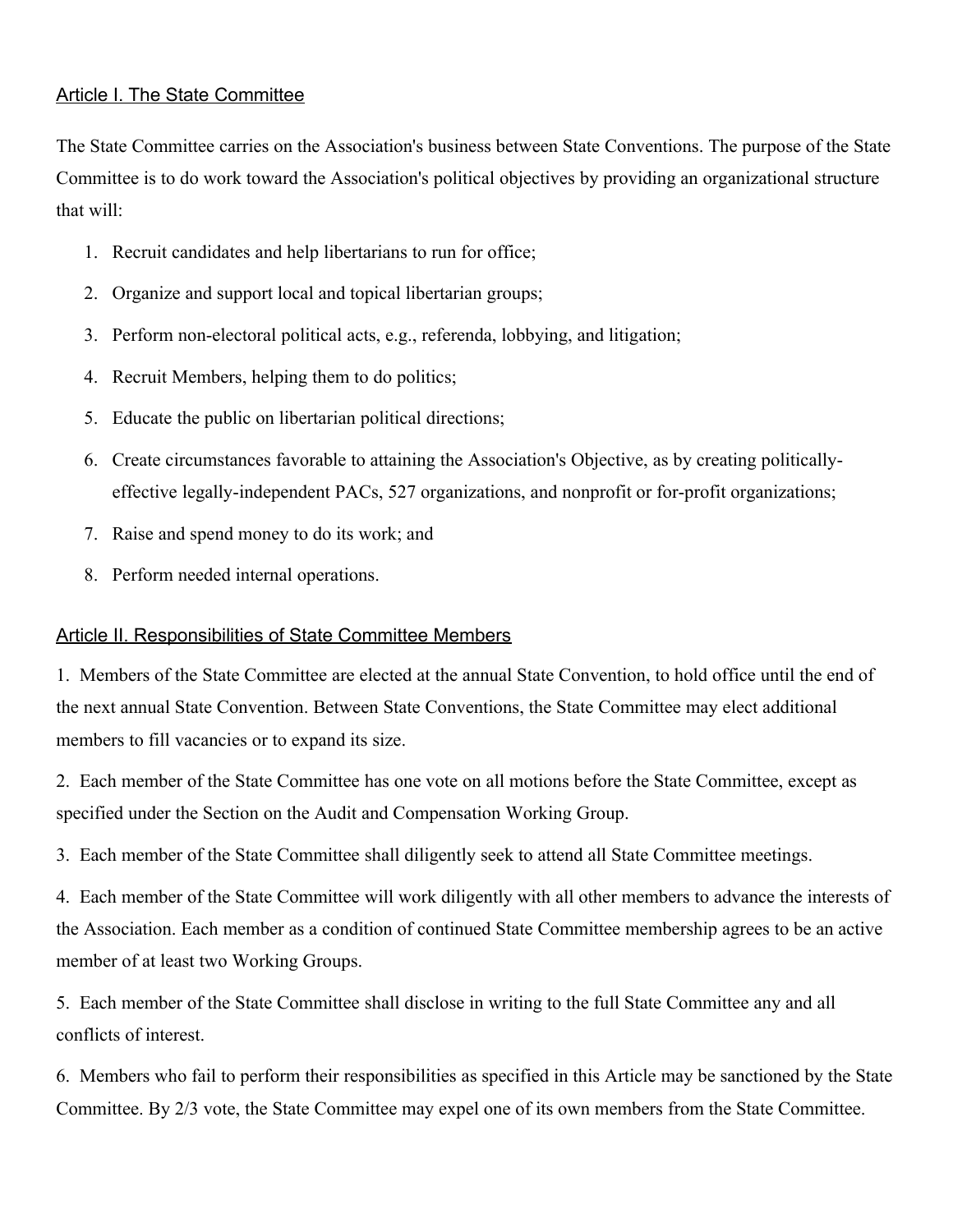7. No State Committee member shall endorse or support a candidate of another party in a Libertarian party primary, or in a partisan race in which a Libertarian Party member is a candidate. This Bylaw does not apply to the immediate family or significant others of State Committee members. This Bylaw does not apply to State Committee members supplying commercial services as part of and during the course of their usual and regular business.

#### Article III. Restrictions on the State Committee

1. State Committee funds may only be spent after authorization by the State Committee. Authorizations are by majority vote of the Committee. Consistent with FEC and OCPF reporting standards, the State Committee shall maintain all financial records and reports on a cash basis.

2. **Obligations.** To make a contract that persists more than three months beyond the next Regular State Convention, the State Committee must sequester enough money from its current Treasury to pay the full cost of the contract. The State Committee may not vote to sequester in total more than 15% of the State Committee's funds to pay contracts. While, as a result of changes in fund balances, more than 15% of the State Committee's funds are sequestered, the sequestered funds remain sequestered, but no additional funds may be sequestered. If money has been raised to pay for a project, and is sequestered to pay for that project, that money when sequestered does not count against the 15% limit.

3. **Rules of Order.** Rules of Order. All State Committee Meetings are run under Roberts' Rules of Order AS INTERPRETED BY THE VOTING MEMBERS OF THE COMMITTEE unless specifically otherwise provided. APPLICATION OF THE RULES OF ORDER SHALL FACILITATE, NOT OBSTRUCT, THE ADVANCE OF BUSINESS.

4. **Neutrality.** State Committee funds and employees may not be used to support candidates for election to the State Committee.

5. **Employment.** State Committee Members may not be paid for their work for the State Committee. They may be reimbursed for reasonable expenses if the State Committee approves funds for the purpose. Firms owned by State Committee Members may do business with the State Committee, but the State Committee or its designees shall demonstrate to the Membership that the State Committee is paying no more than normal commercial rates.

6. **Suspension.** The State Committee may not vote to suspend the Bylaws.

## Article IV. State Committee Officers

## **A. Officers Defined**

1. The Officers of the State Committee are the Chair, Political Facilitator, Operations Facilitator, Treasurer, Recording Secretary, Membership Secretary, Editor, and Technology Facilitator. The Officers of the State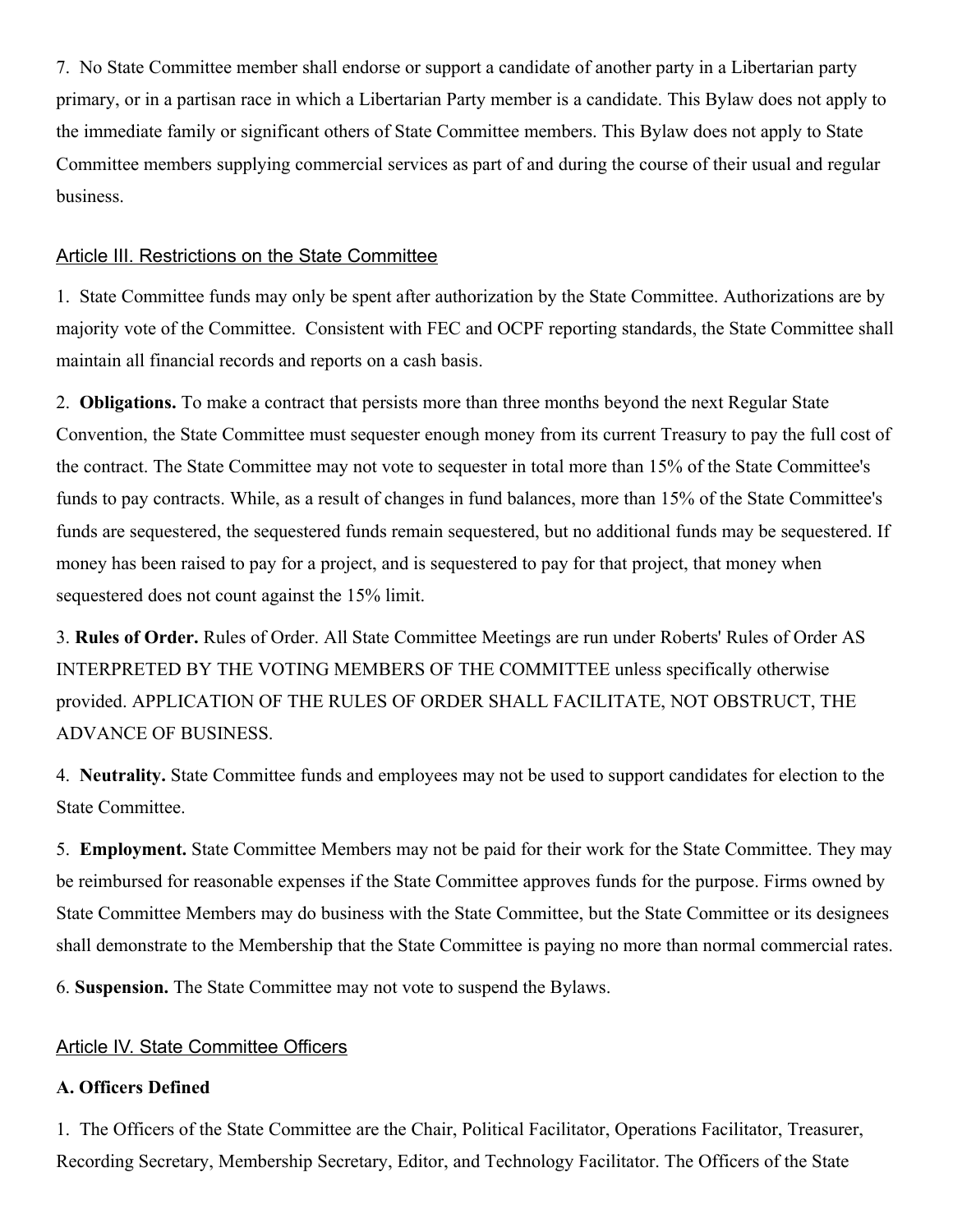Committee are elected by majority vote of the voting members of the State Committee. The State Committee may remove an Officer from office by a simple majority vote.

2. Only voting members of the State Committee may serve as Chair, Political Facilitator, Operations Facilitator, or Treasurer. All other Offices may be held by any Member of the Association. Officers who are not voting members of the State Committee may speak in State Committee debates involving their areas of responsibility on the same basis as voting members. In the case that a Treasurer ceases to be a member of the State Committee, the Treasurer shall remain in his capacity as Treasurer until the State Committee shall designate a replacement.

3. No person may concurrently serve as more than one of Political Facilitator, Operations Facilitator, or Treasurer. The Chair may not serve as Treasurer.

#### **B. Duties of Officers**

All Officers must report monthly to the State Committee. Reports may be given in an electronic format, provided all State Committee members are able to open and read them.

- 1. The Chair:
	- a) presides at all State Committee meetings at which he is present, unless he recuses himself;
	- b) proposes the agenda for all State Committee meetings;
	- c) is the honorary spokesman for the Association;
	- d) assists and inspires Association Members and Chapters to work to achieve our political goals; and
	- e) is primary signatory on Association bank accounts.

The term of office of the State Chair ends on December 29 of the year prior to a year in which a Presidential Primary or election is held.

- 2. The Political Facilitator:
	- a) oversees and supports candidate recruitment, candidate support, public education, membership outreach, and other political activities;
	- b) presides at State Committee meetings if the Chair is absent or recuses himself;
	- c) performs the duties of Chair if the post is vacant.
- 3. The Operations Facilitator:
	- a) conducts fundraising; and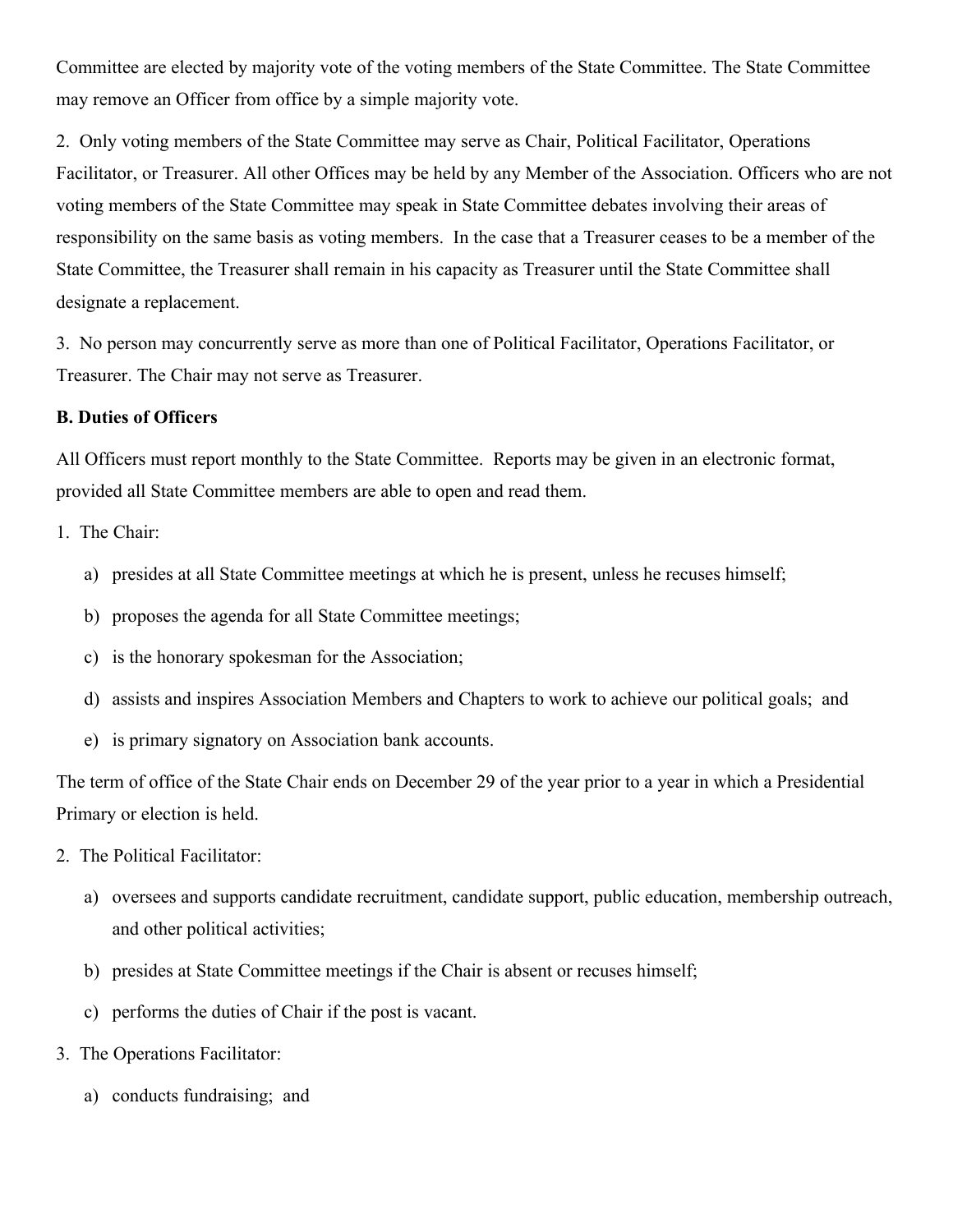- b) oversees and supports the non-political activities of the State Committee not otherwise provided for in these Bylaws.
- 4. The Treasurer:
	- a) maintains the Association's financial records;
	- b) manages the Association's financial accounts and donation systems;
	- c) files Federal, State and other financial reports as required by Federal or State law or regulation;
	- d) is a co-signatory on Association bank accounts;
	- e) provides a financial report monthly to the State Committee; and
	- f) serves as comptroller, ensuring that funds are received, spent, and reported in compliance with Law and Association Bylaws and State Committee actions.
	- g) At each regular state convention, provides a financial report including income and expenditures for the immediately prior October 1 to September 30, and for any immediately prior year on which no report has yet been made.
- 5. The Recording Secretary:
	- a) takes minutes of all State Committee meetings;
	- b) circulates State Committee minutes to the Membership via the Association Newsletter, web pages, and other means generally accessible to Members; and
	- c) maintains the electronic archival record of State Committee minutes in a form and location generally accessible to Members.
- 6. The Membership Secretary:
	- a) maintains the Membership and mailing list records of the Association, including but not limited to records of current and past Members, people who contacted Association, donors, and volunteers, including names, addresses, other contact information, and volunteer tasks;
	- b) notifies Members that their Memberships have or will expire;
	- c) supplies Membership and other information, for the good of the Association, consistent with State Committee policy; and
	- d) reports monthly to the State Committee on new Memberships, Membership renewals, expirations, and current Membership numbers.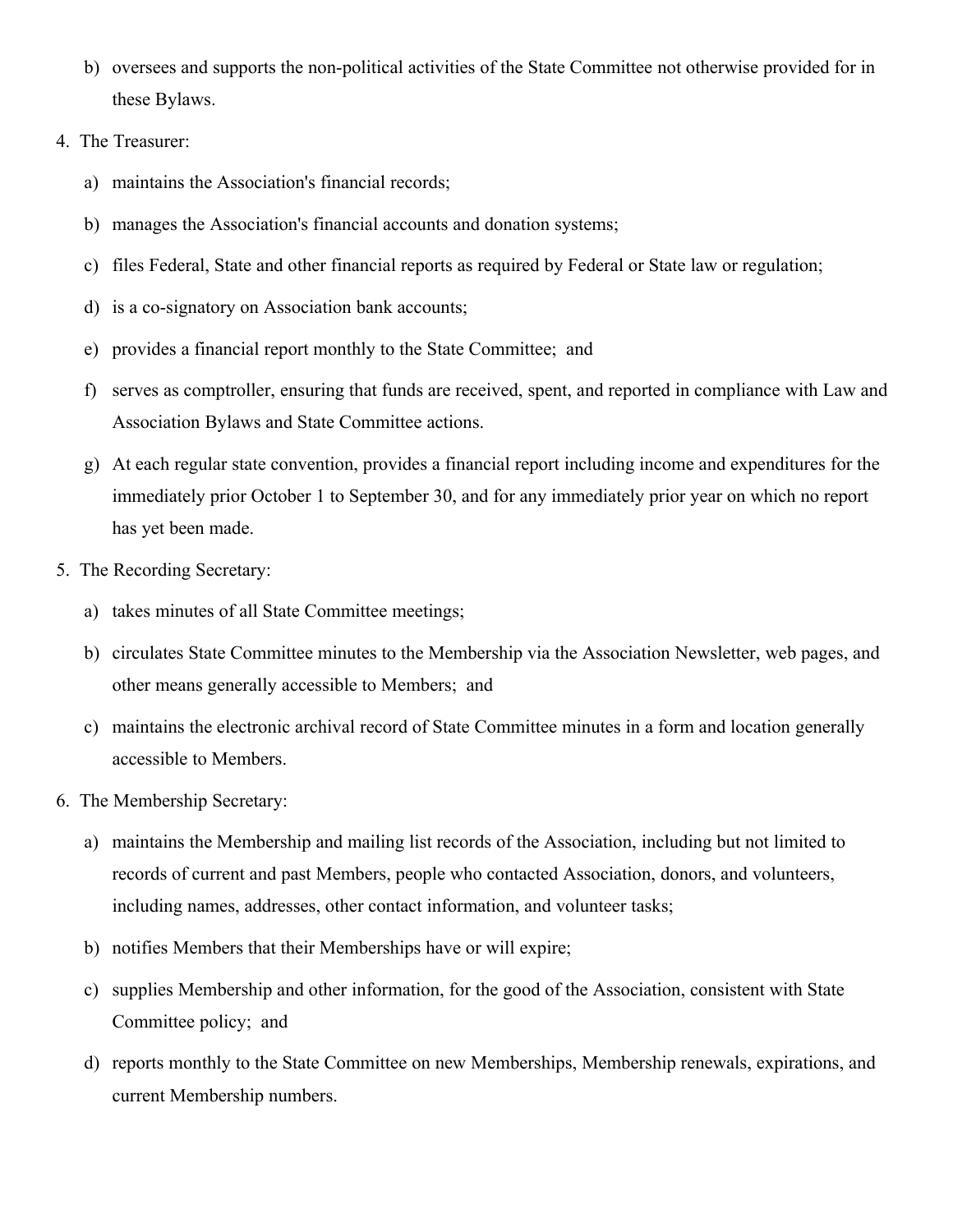7. The Editor is responsible for publishing the monthly Association newsletter, including print and electronic editions, including or excluding content as the State Committee directs.

- 8. The Technology Facilitator:
	- a) maintains the Association web site and other electronic sites; and
	- b) ensures that Association electronic sites are appropriately owned or registered by the Association, and that multiple Officers have an archival record of electronic site passwords and other needful ownership data.
- 9. Archivist:
	- a) Maintains a dated physical file of all State Committee minutes, mailings, and other documents, and associated audio and video recordings.

## **C. Officer Committees**

Each Officer may form a committee of Association Members and other volunteers to help perform his duties, but the Officer remains entirely responsible for seeing that those duties are performed.

## **D. Spending**

1. No Officer may spend or commit the spending of Association funds unless those funds have first been appropriated by the State Committee. The State Committee may appropriate contingency funds for an Officer or Officers, to be spent as the Officer or Officers specify, subject to State Committee rules on documentation of expenditures. The State Committee may authorize the payment of regularly recurring bills without separate appropriations.

2. As primary signatory on Association bank accounts, the Chair shall sign all checks and make all withdrawals that disburse one thousand dollars or less from these accounts. The Treasurer may serve as the sole signatory on checks or withdrawals until the Chair has been legally established as a signatory on these accounts, but not thereafter. Disbursements of more than one thousand dollars may be made only by a check that the Chair and the Treasurer have co-signed.

## Article V. Working Groups

## **Section A. Purpose and Structure**

- 1. Working Groups. Working Groups exist to do work for the Association.
- 2. Permanent Working Groups.
	- a) The State Committee will identify State Committee members to belong to each working group. Other libertarians who volunteer and contribute in a positive way are welcome to join working groups.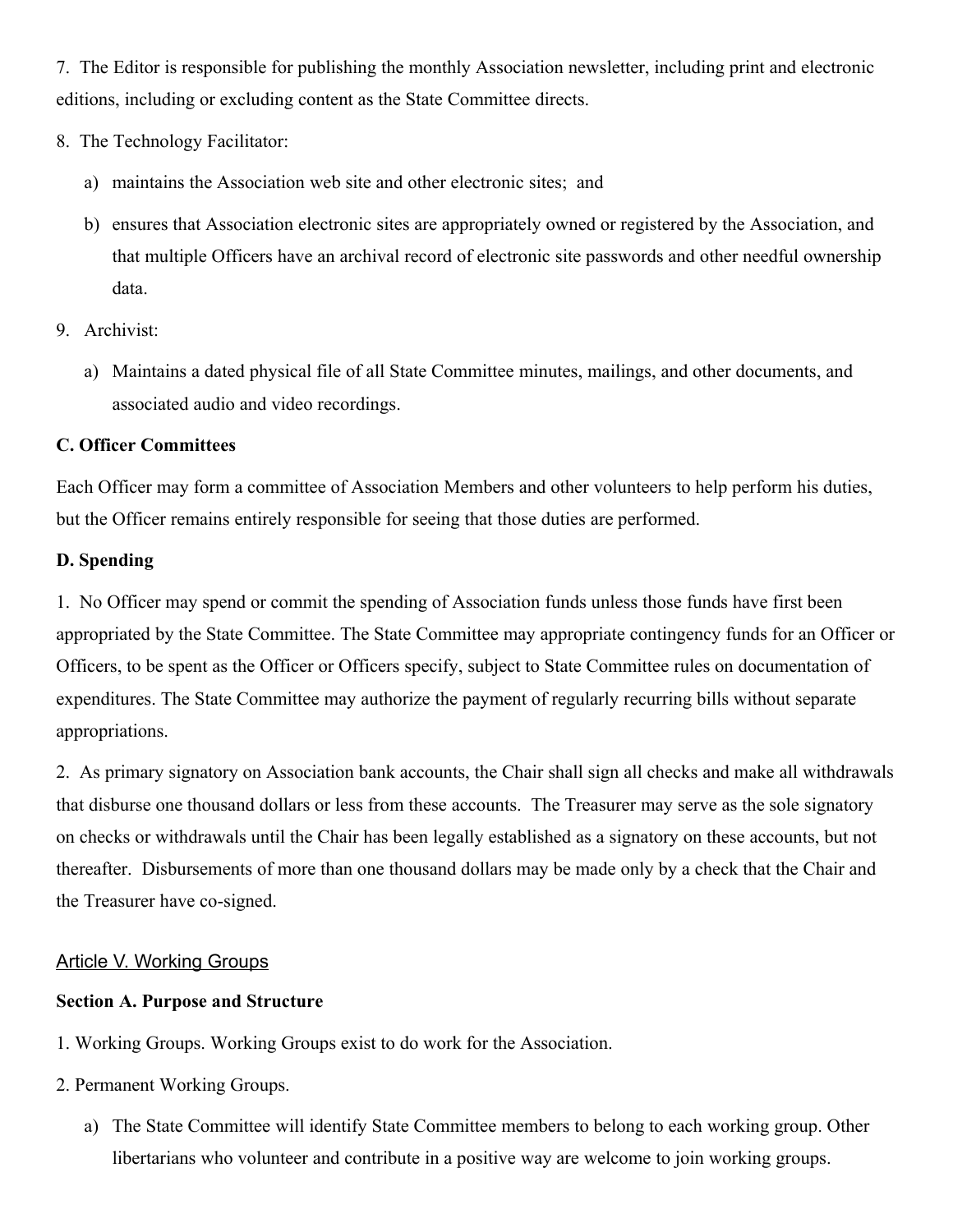- b) Recognizing the current small size of the Association, working groups may well contain only a single member.
- 3. Facilitators.
	- a) Each Working Group has a Facilitator. The Facilitator seeks to ensure that her or his Working Group performs its duties.
	- b) Facilitators chair meetings of their Working Groups. Facilitators report monthly on Working Group activities to the State Committee, and as appropriate to the Web Support and Newsletter Working Groups and to Association Members.
	- c) Facilitators have no executive decision-making authority independent from their working group.
	- d) Except as otherwise specified, each Working Group chooses its own Facilitator.

4. Working Groups are expected to perform many activities without staging formal meetings under parliamentary procedure.

5. The State Committee may by majority vote remove a person as a member or Facilitator of a Working Group.

# **Section B. Permanent Working Groups**

1. There shall be permanent working groups for Local Organization, Elections, Political Action, Newsletter, Web Support, Outreach, Membership, Fundraising, Convention, Budget and Finance, and Audit and Compensation.

# 2. Local Organization.

- a) The Local Organization Working Group helps local and topical libertarian organizations. It encourages libertarians to act as local organizers, helps them to organize local and topical groups, and supplies them with information on potential group members. It supports, assists, and publicizes local and topical groups and advises them on possible activities. It develops resources to benefit local and topical groups.
- b) The Membership Secretary works with the Local Organization Working Group to develop policies and procedures to provide appropriate local and topical groups with appropriate access to Association database information needed to promote their groups.
- c) The Political Facilitator is an ex officio member.
- 3. Elections.
	- a) The Elections Working Group helps libertarians win elections. It recruits and trains candidates and volunteers, supports ballot access drives, assists candidates with publications, fundraising, and Get Out The Vote efforts, and collects and distributes useful information to candidates.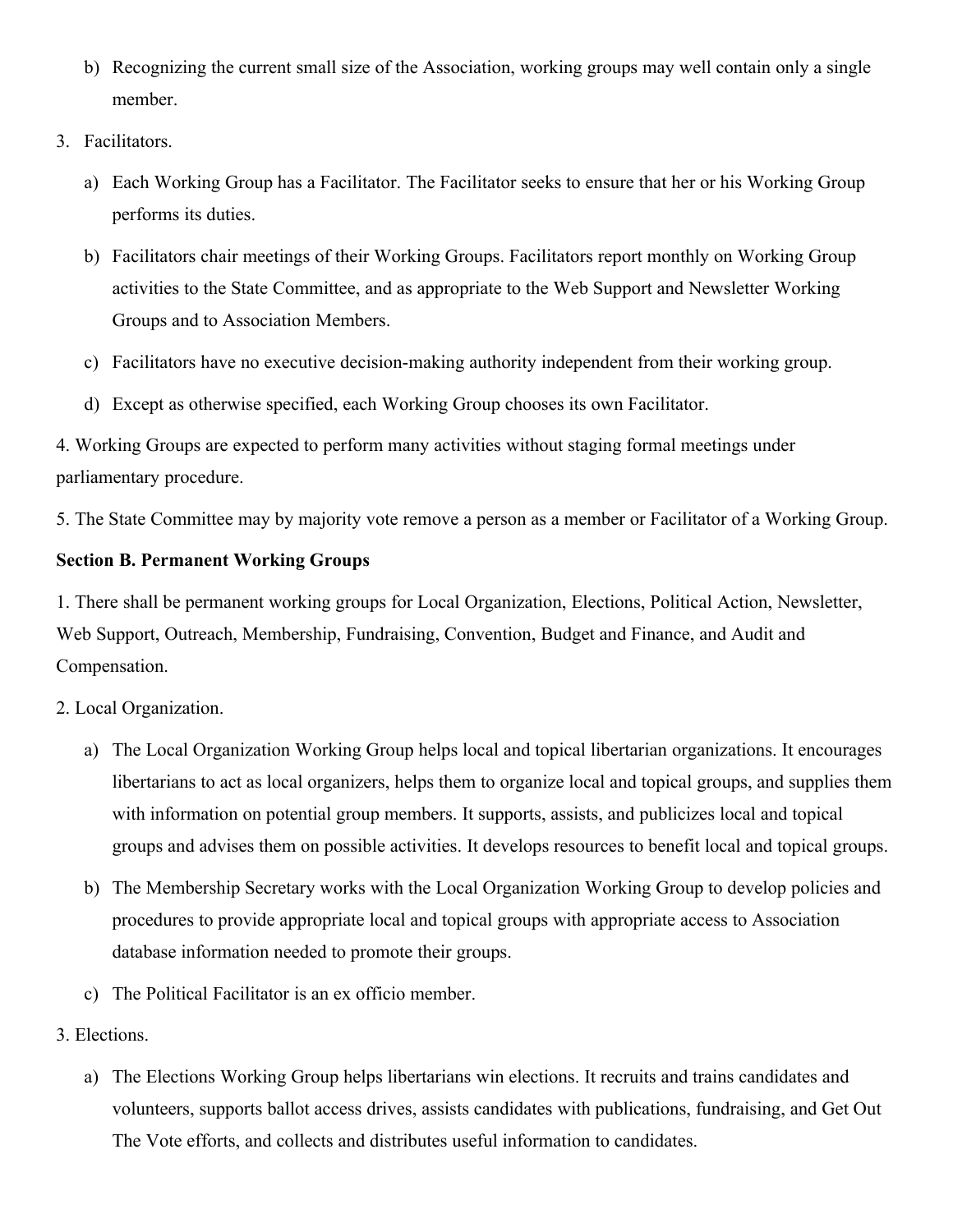- b) It works to maintain the honesty of the election process.
- c) The Political Facilitator is an ex officio member.
- 4. Political Action.
	- a) The Political Action Working Group supports substantive political activities, other than electioneering for elective office. It assists with Referenda and Public Policy Questions, and aids OPH booths, rallies, demonstrations, protests, letter writing campaigns, litigation, and peaceful petitions for redress of grievances.
	- b) The Political Facilitator is an ex officio member.
- 5. Newsletter.
	- a) The Newsletter Working Group helps the Editor edit and publish the Newsletter.
	- b) The Editor is the facilitator ex officio.
- 6. Web Support.
	- a) The Web Support Working Group operates or supports Liberty for Massachusetts Web and Wiki Pages, if any.
	- b) It seeks to operate State Committee email lists, including a periodical announcements list, a moderated Activists list, and an unmoderated General list.
	- c) Moderation of the Activist list, or other online activities shall not be used to forward the internal political agenda of the moderator(s). Whenever a message other than obvious commercial spam is rejected for the Activist List, the rejected message and the reason for the rejection shall be sent to the message's author and to the State Committee.
	- d) The State Committee may adopt a standing rule specifying an alternate mechanism to achieve the objectives of part c.
	- e) The Technology Facilitator is the facilitator ex officio.
- 7. Outreach.
	- a) The Outreach Working Group strives to inform the public about the libertarian direction. It develops and supports publicity and advertising drives, prepares press releases, responds to press inquiries, assists Members with letter-writing drives, and produces and distributes outreach material.
	- b) The Outreach Working Group includes as ex officio members the Political Facilitator, the Editor, and the Technology Facilitator.
- 8. Membership.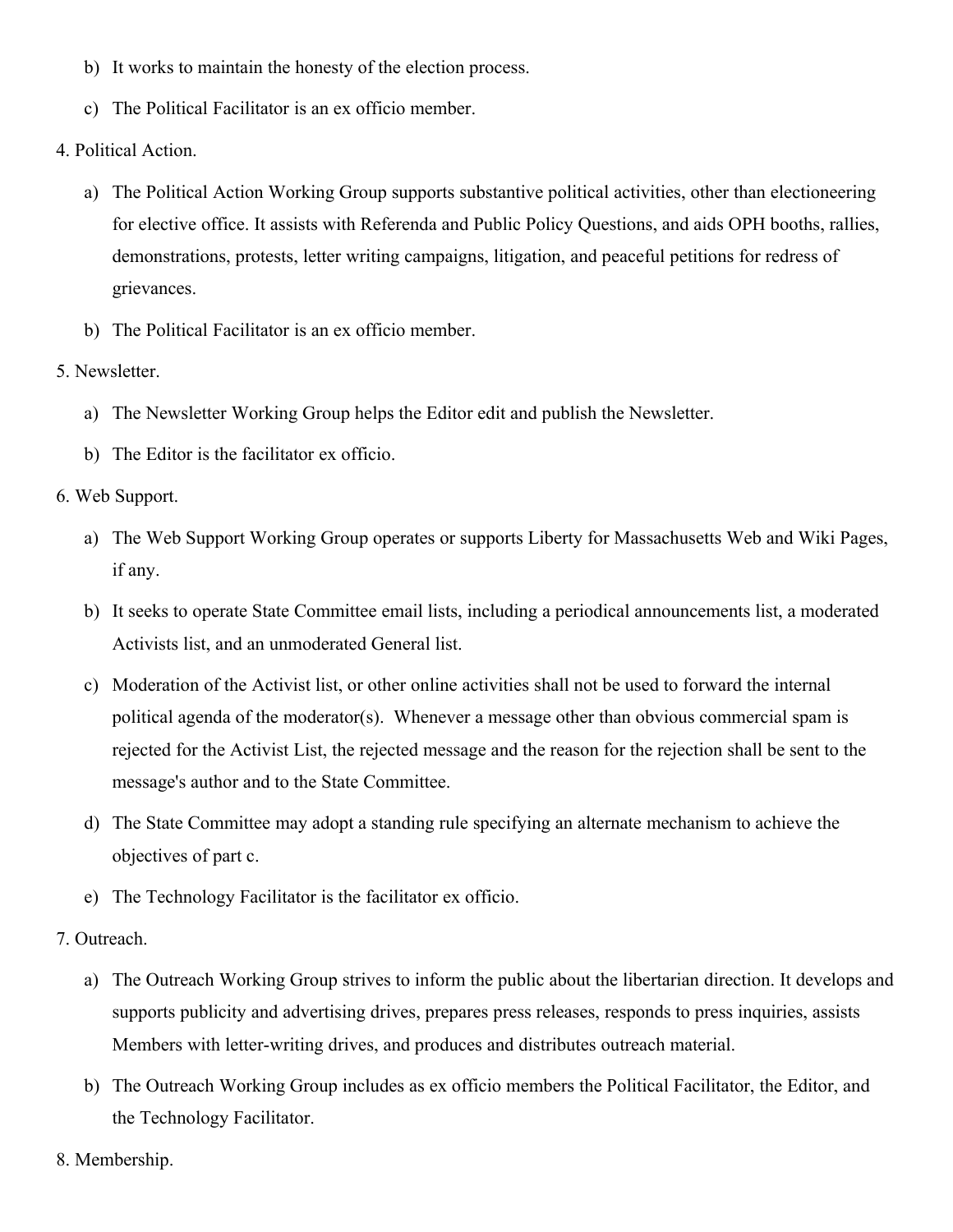- a) The Membership Working Group recruits and retains Association Members. It contacts new Members to welcome them. It contacts inquirers and invites them to join. It encourages social events, public lectures, and other activities for prospective and current Members. It contacts persons who have ceased to be Members to determine why they left and to invite them to renew.
- b) The Membership Working Group includes as ex officio members the Membership Secretary and the Political Facilitator.
- 9. Fund Raising.
	- a) The Fund Raising Working Group raises money for the State Committee and its Working Groups, PACs, and 527 and other organizations. It cultivates individual donors, and conducts periodic large scale fund raising campaigns. It is scrupulous in promising donors how their money will be spent, and prompt and accurate in reporting to them and to the Membership on how their money was actually spent.
	- b) The Fund Raising Working Group has as ex officio members the Political Facilitator, Operations Facilitator, and Treasurer.
- 10. Convention.
	- a) The Convention Working Group organizes and conducts the Association's Annual State Convention.
	- b) The Convention Working Group has as an ex officio member the Operations Facilitator.
- 11. Budget and Finance
	- a) The Budget and Finance Working Group monitors the Parties funds and proposes an annual budget.
	- b) If the State Committee experiences unanticipated income or needs of spending, the Budget and Finance Working Group proposes appropriate budget adjustments.
	- c) The Budget and Finance Working Group has as ex officio members the Treasurer and Operations Facilitator.
- 12. Audit and Compensation.
	- a) The Audit and Compensation Working Group annually and in addition on request of the State Committee reviews the State Committee's financial records, and the financial records of the Working Groups, to ensure that they are complete, accurate, and properly reported to the Membership.
	- b) It determines if moneys have been received and spent in accord with Association Bylaws, State Committee actions, legal requirements, and fundamental ethical standards.
	- c) It reports to the Membership and to the State Committee on irregularities, deficiencies, and deviations, and their causes, and recommends corrective measures.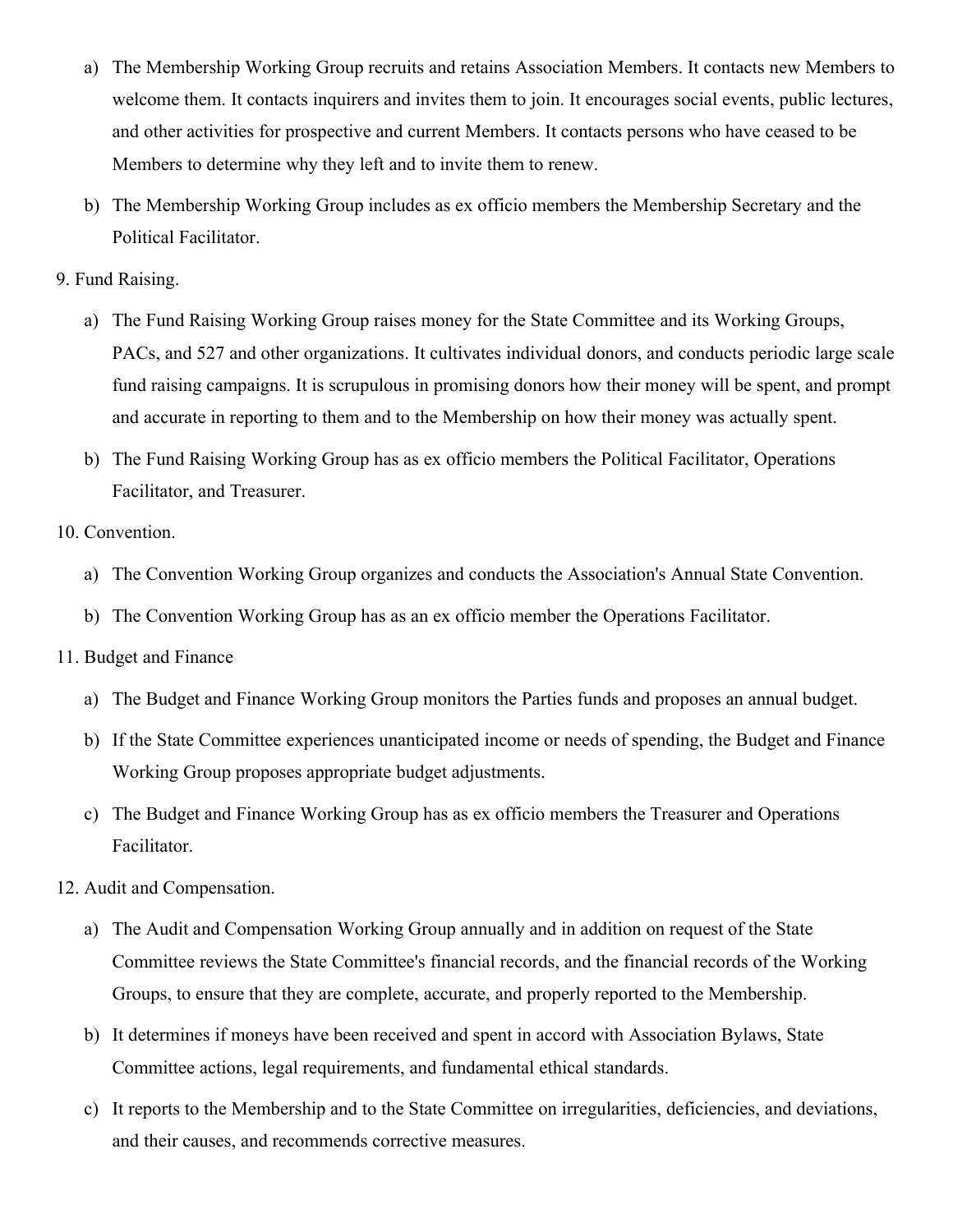- d) The Audit and Compensation Working Group is elected by and from the State Committee members who are not signatories to any State Committee bank or other financial accounts.
- e) The Treasurer reports to the Audit and Compensation Working Group, but may not be a member of it.
- f) If, in the opinion of the Audit and Compensation Working Group, it is appropriate to employ an outside auditing entity, they shall propose this to the State Committee, which shall vote on the proposal. In such a vote, the Treasurer and all signatories to any State Committee bank or other financial accounts are ineligible to vote.

#### **Section C. Ad Hoc Working Groups**

The State Committee may form ad hoc working groups to perform tasks of limited, fixed duration.

## Article VI. State Convention

1. The State Committee shall hold a state convention in October of each year. The State Committee is responsible for scheduling, organizing, and publicizing the convention. It may delegate tasks to such persons as it chooses, but remains responsible for the State Convention's conduct.

2. Only persons who are Members of the Association whose dues are current, and who joined the Association at least one month prior to the date of the state convention, are eligible to vote or participate in the business meeting at the state convention. Persons who were dues-paying Members of the Association, or Sustaining Members of the National Party, within the past three years, but whose dues are not current, may renew their Membership at the state convention by paying their yearly dues. They may then participate in the business meeting at the State Convention.

3. It shall be out of order to adjourn the State Convention (i) before the new State Committee is elected, and (ii) if the National Convention occurs prior to the next State Convention, before at least one delegate to the next National Convention is elected. The State Convention agenda shall include at least fifteen minutes for presentation of Amendments to the Constitution and Bylaws. All amendments must be presented to the Corresponding Secretary, by paper or electronic mail, at least 14 days prior to the day of the State Convention, must be posted by the Secretary in a publicly-accessible Association-controlled electronic forum at least seven days before the day of the state convention, and must be seconded from the convention floor, before they may be considered. Amendments to amendments made from the convention floor must be germane.

4. To elect the new State Committee, the chair asks for nominations from the floor. Self nominations are allowed. Seconds are not required for nominations. Each nominee must accept nomination, or must have submitted to the Recording Secretary a written statement stating that their nomination will be accepted, before their nomination is valid. Nominations for persons ineligible to serve are invalid. When no more nominations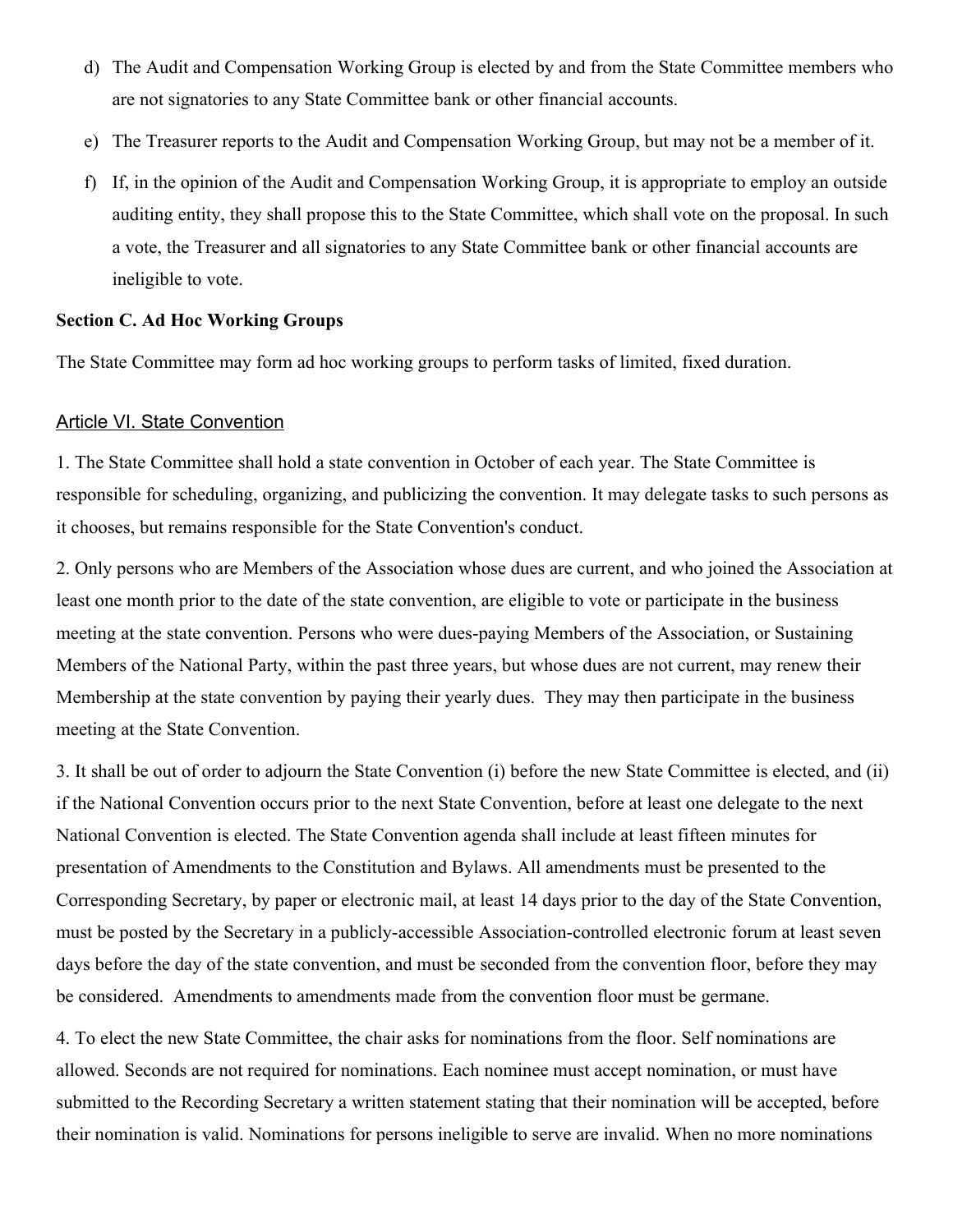are forthcoming from the floor, the Chair invites nominees to speak. Each nominee is allowed up to two minutes to speak. If a nominee is absent, he or she may designate a substitute to speak for them for up to two minutes. Persons eligible to vote are then given one hour to cast their votes. The Convention may recess or engage in other business during this time. If a recess is taken, the time counts toward the hour, but the convention must be back in session at least ten minutes prior to the close of voting. A ballot collector or collectors and location must be specified, and must remain supervised through the voting period.

5. Each person present and eligible to vote at the State Convention may cast a ballot for electing State Committee members. The ballot will list the names, and a vote of YES, NO, or ABSTAIN for each nominee. If a particular candidate is not listed on a particular ballot, the vote is recorded as "ABSTAIN".

6. The nominees who receive the most votes, computed as number of YES votes minus number of NO votes, are elected, up to a total of nine persons elected. If there is a tie, in such a way that not all persons in the tie can be elected without exceeding the size limit of the State Committee, a fresh vote is taken with only the persons in the tie placed on the ballot. The nominees who receive the most votes, computed as number of YES votes minus number of NO votes, are again elected, up to a total of nine persons elected in both rounds of voting. If there is a further tie, in such a way that not all persons in the tie can be elected without exceeding the size limit of the State Committee, the persons in the tie are not elected.

7. Proxy votes are not allowed at the State Convention. However, a person who is in attendance at the State Convention, and who is eligible to vote, may cast a ballot for State Committee at any time prior to the close of voting, even if nominations have not yet been completed.

8. Special State Conventions

- a) The State Committee may by two-thirds vote call a Special State Convention to resolve questions that in its judgment require a decision of the Membership. The State Committee shall give thirty days notice to all Members eligible to vote at the Special State Convention that there is a Special State Convention, including time and place. To be eligible to vote at a Special State Convention, a person must have been a Member in good standing of the Association on the date of mailing of the call to the Special State Convention.
- b) The Agenda of the Special State Convention, including necessary Rules of Business, shall be transmitted by the State Committee to all Members with the call to the convention. The Agenda may not be amended by the insertion of topics or issues not germane to the issues proposed in the original agenda.

#### Article VII. Delegates to National Conventions

#### **A. Election at State Convention**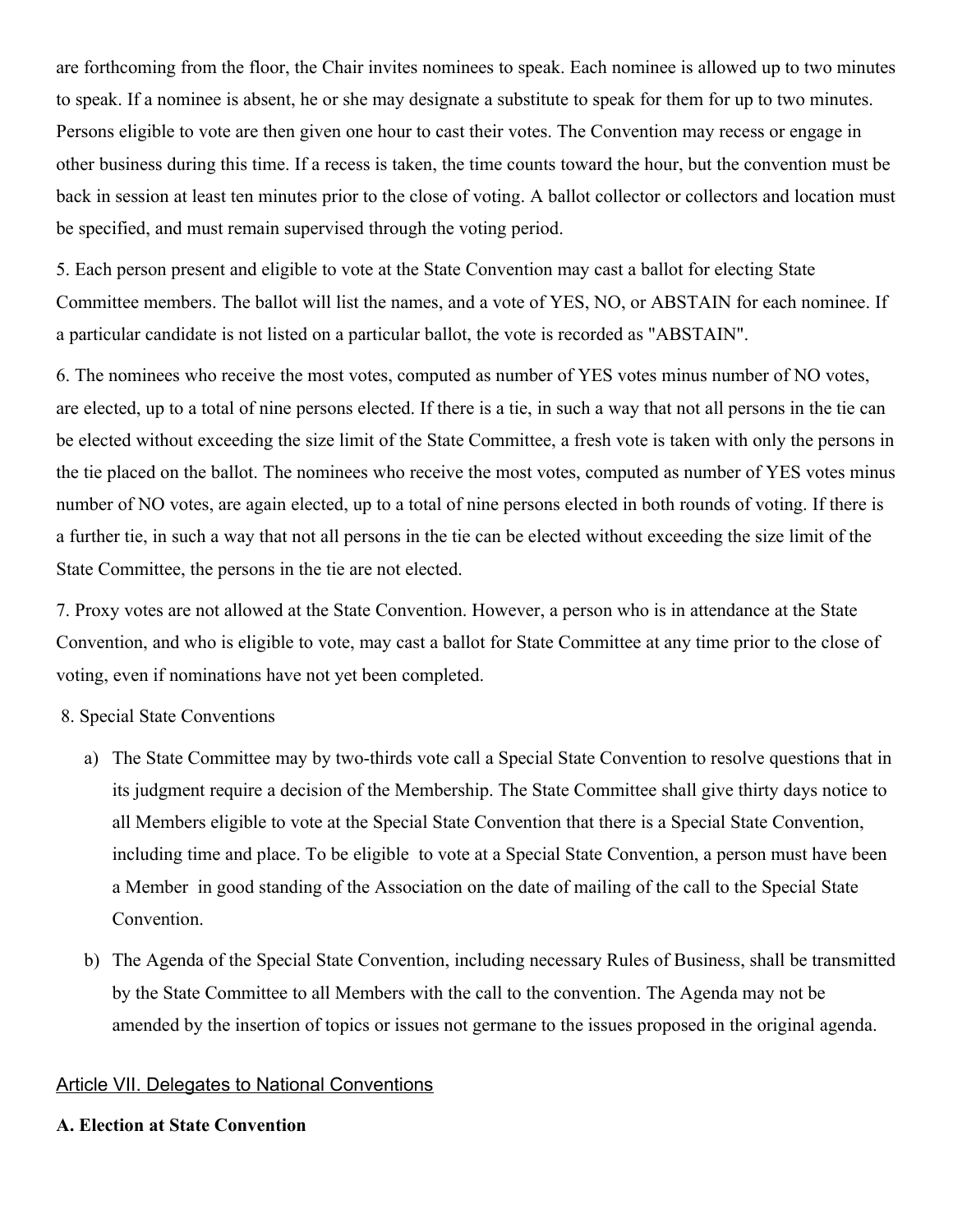Delegates to the Libertarian Party National Convention shall be chosen at the State Convention held immediately prior to the national convention. If elections for State Committee and Convention Delegate happen at the same State Convention, the State Committee is elected first. Persons who will be members of the State Committee at the time of the National Convention are entitled ex officio to be named as delegates or alternates, but must so request prior to the election of delegates and alternates.

#### **B. Notification**

At least thirty days before a State Convention for election of National Convention delegates is held, the State Committee will notify all Association Members whose dues are current of the date, location, and time of the State and National Conventions. If the timing of the announcement of the national convention makes this schedule impossible, the State Committee will proceed as rapidly as possible to make this notification.

## **C. Eligibility**

1. To be eligible to be elected as a Massachusetts delegate to the National Convention, a person must be:

- a) a legal resident of Massachusetts, and
- b) a Member in good standing of the Association.

2. A person who had been a Member in good standing of the Association, within the past three years from the date of the State Convention, but whose Membership has expired, may restore their active Membership by paying dues prior to being elected.

#### **D. Election of Delegates and Alternates at State Convention**

1. Delegates are nominated from the floor of the convention. Any person eligible to vote at the State Convention may make up to two nominations. Any person eligible to serve may rise and state that they volunteer to serve as a delegate; volunteering counts as a nomination. Nominations do not require seconds.

2. Before any votes are taken, each nominee may speak to, and be questioned by the delegates. The time allotted to each delegates for statements and questions shall be set be the chair, to be the same for all delegates and strictly enforced, but not to be less than one minute. After each nominee has spoken, nominations are declared closed. The time between which nominations are closed and ballots are accepted shall be at least two hours.

3. Election of National Convention delegates is made by approval voting.

4. Each person in attendance at the State Convention and eligible to vote may cast votes for as many persons as Massachusetts is entitled to send delegates. The nominees who receive the most votes, up to the number of delegates that Massachusetts is entitled to send to the National Convention, are elected. Remaining nominees, up to a number equal to the number of delegates that Massachusetts is entitled to send to the National Convention, are elected as alternates.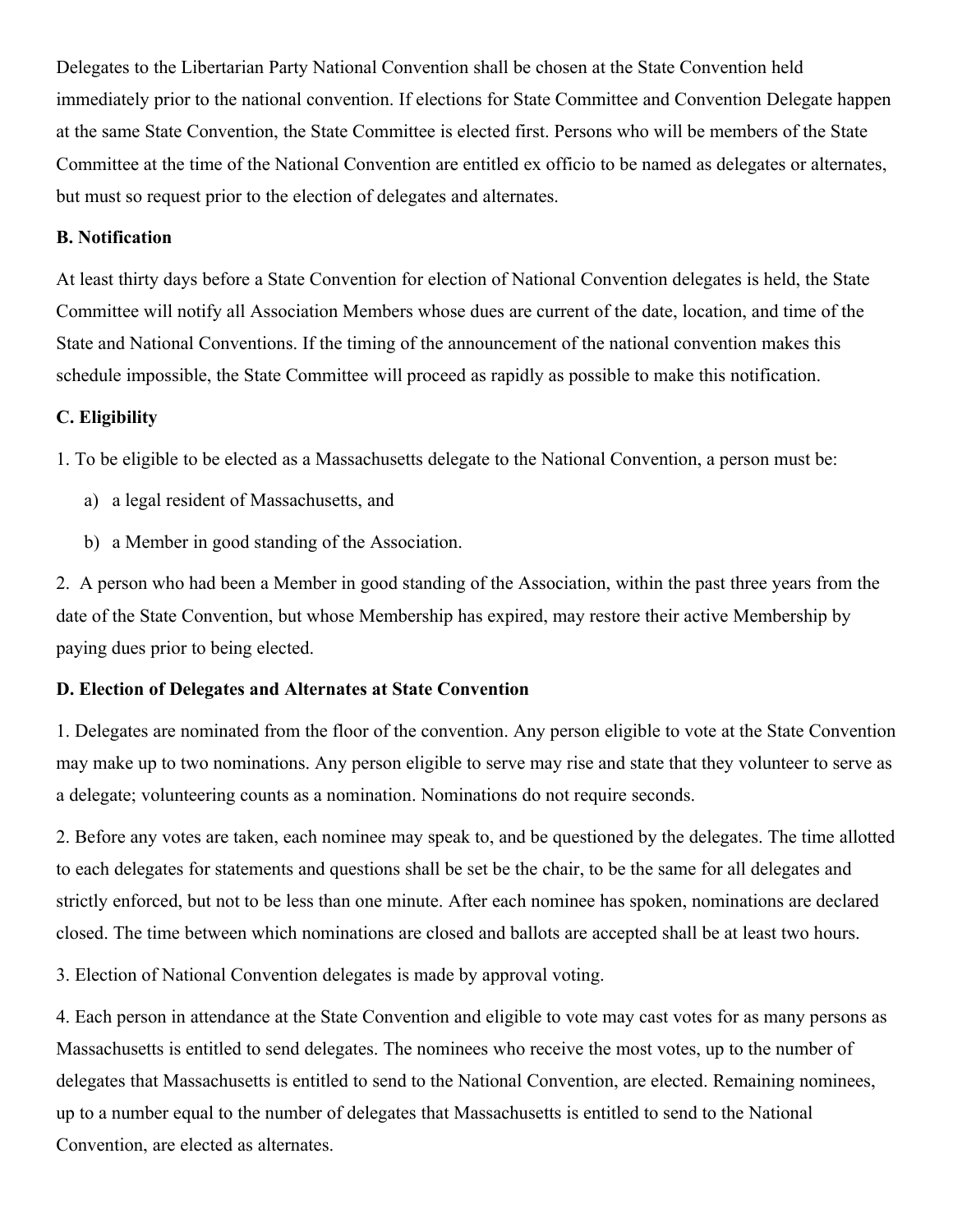5. The persons elected as Delegates or Alternates to the National Convention comprise the State Delegation.

#### **E. Election of Delegates and Alternates Following the State Convention**

Between the close of the most recent State Convention and the National Convention, the State Committee may by majority vote elect additional delegates or alternates to the National Convention as needed to complete the delegation. Within one week before the National Convention, the State Delegation may meet at the convention site and by two-thirds vote elect additional delegates or alternates to the National Convention as needed to complete the delegation. In the event that the number of delegates and alternates at the National Convention exceeds the number of delegates to which Massachusetts is entitled, delegates and alternates elected at the State Convention shall be seated before delegates and alternates elected by the State Committee, with delegates elected by the State Delegation being seated only after all other delegates are seated. To be elected as a Massachusetts Delegate by the State Committee or by the State Delegation, a person must have been eligible to be elected by the State Convention as a delegate.

#### **F. Pledging of Delegates**

A delegate may promise their vote for or against a candidate, but such promises are not enforceable except by the delegate's conscience.

#### **G. Seating Order of Delegates**

1. In the event that more persons are present at the National Convention, wishing to be seated as delegates, than there are available seats, delegates shall be seated in the following order.

- a) Current State Committee Members who exercised their right to be named as delegates ex officio at the State Convention.
- b) All other persons elected as delegates at the State Convention.
- c) All persons elected as alternates at the State Convention.
- d) Other State Committee Members.
- e) Any person elected as a delegate by the State Committee after the State Convention, but before the National Convention.
- f) Any person elected as an alternate by the State Committee after the State Convention, but before the National Convention.
- g) Any person elected as a delegate by the State Delegation at the National convention.
- h) Any person elected as an alternate by the State Delegation at the National convention.
- 2) With each of the above classes of person, the order of seating shall be: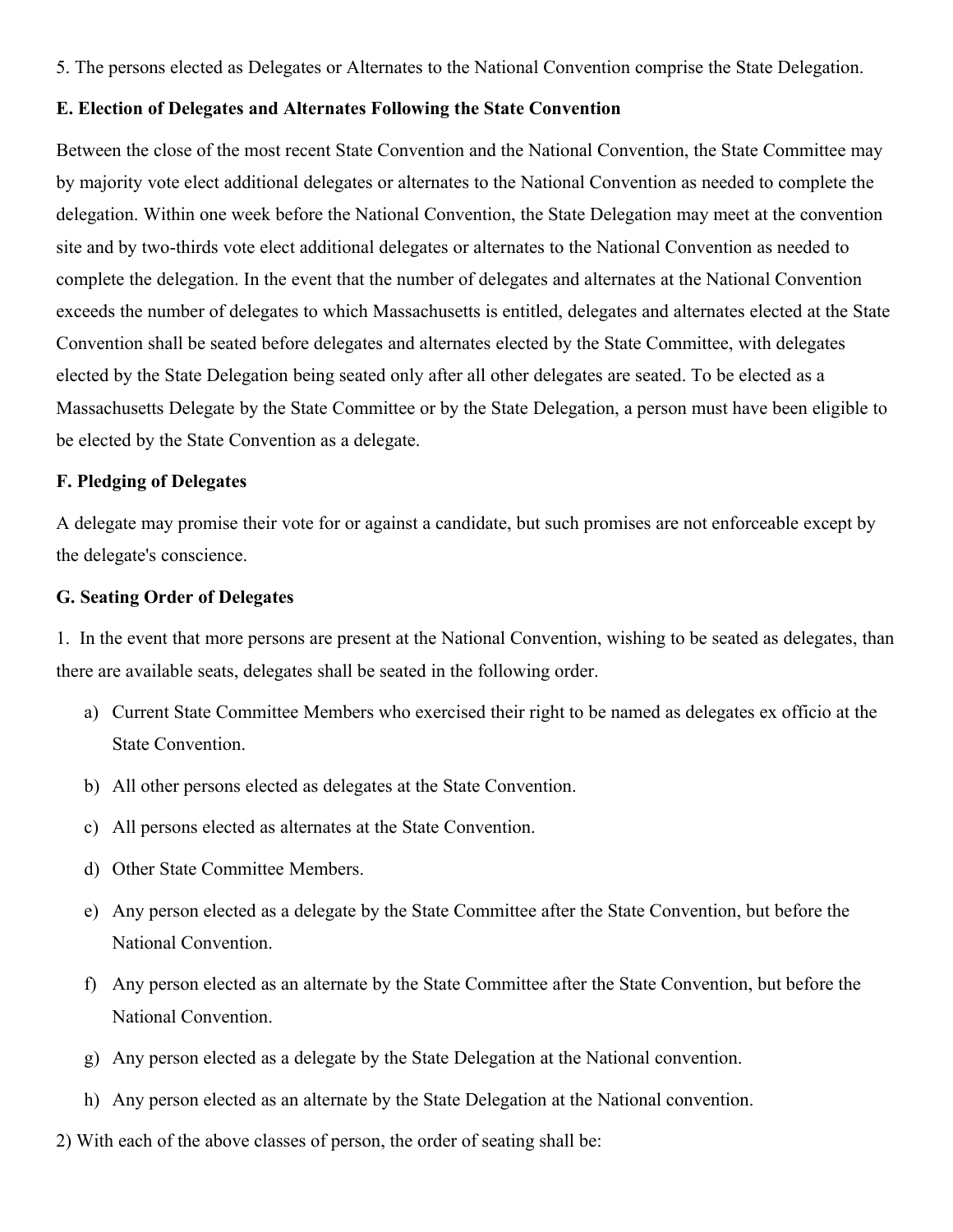- a) State Committee members-in order of total votes received for their own election.
- b) Persons elected by the convention-in order of total votes received.
- c) Persons elected by the State Committee or the State Delegation in chronological order of election.

3. Any conflict in seating remaining, after the above priorities have been applied, shall be resolved by the Chair of the State Delegation or his designee using a draw of playing cards or other agreeable method of random selection.

#### Article VIII. Suspensions

The State Committee may for cause by 2/3 secret ballot vote of the entire State Committee expel a person from Membership in the Association; an expelled person must receive a 2/3 secret ballot favorable vote from the State Committee to rejoin.

#### Article IX. Memberships and Subscriptions

- 1.
- a) The State Committee may by majority vote set the dues for any category of Membership or subscription.
- b) To join as a Member, a person must be an American citizen or a person lawfully admitted for permanent residence in the United States, must reside in Massachusetts, and must provide the State Committee with their valid mailing address in Massachusetts.
- c) Persons who reside outside Massachusetts may not be Members, but may subscribe to the newsletter.
- d) All Memberships expire on the last day of a calendar month.

2. The categories of Membership, their annual dues, and the services provided to Members in that category are defined below. All Members, regardless of category, are equally Members in the sense of the Association Constitution, Article I.

- a) Dues for a Paper Mail Member are \$25 per year. A Paper Mail Member is sent a printed copy of each issue of the newsletter by US Mail.
- b) Dues for an Electronic Mail Member are \$15 per year. An Electronic Member is sent a copy of each issue of the newsletter via electronic mail in PDF (Portable Document Format). To qualify for electronic mail Membership, the Member must supply an email address that is capable of receiving the newsletter.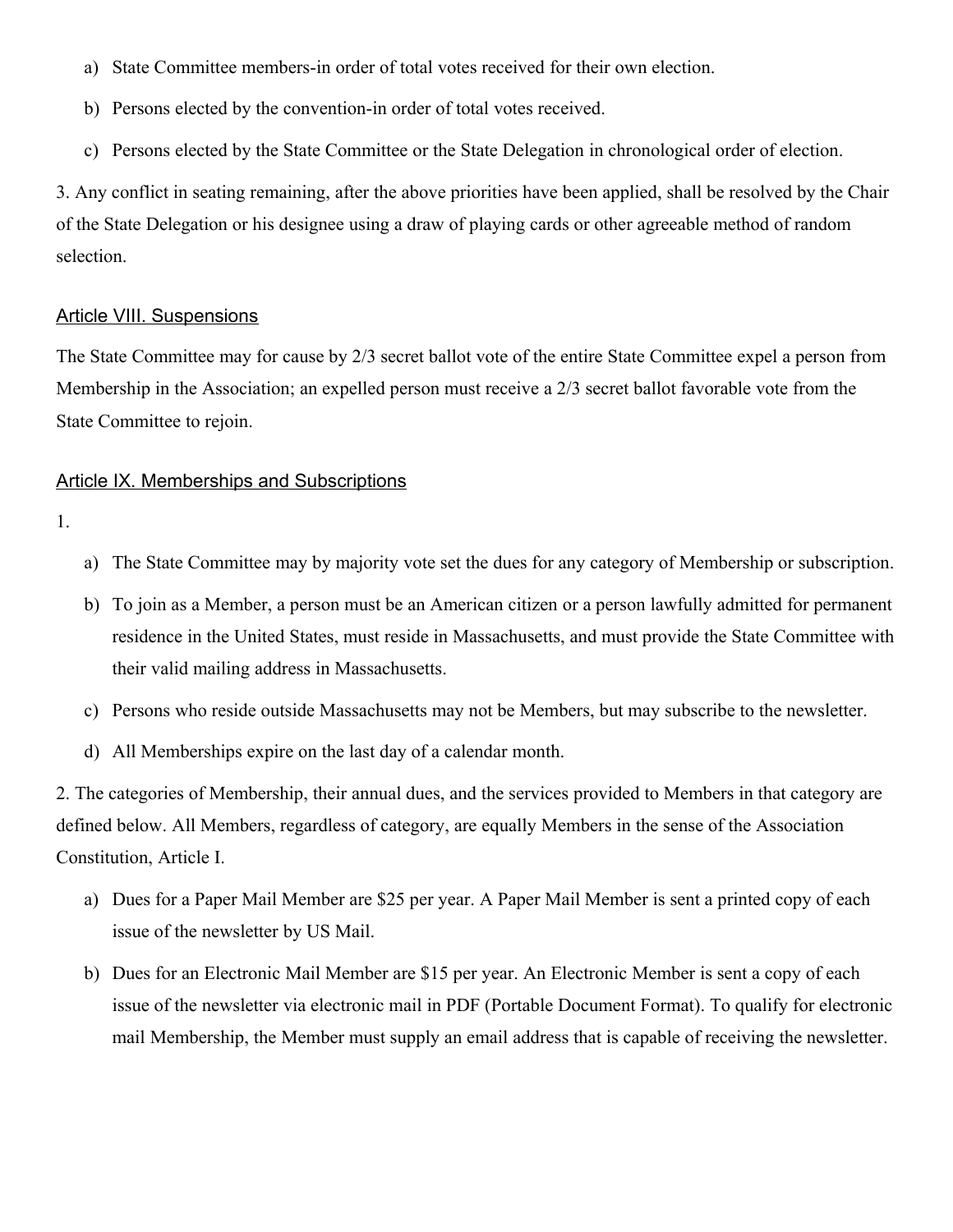- c) Dues for Additional Household Members are \$5 per year. An Additional Household Member must at the time of joining live at the same address as a current Paper or Electronic Mail Member. Additional Household Members are not sent the newsletter in paper or electronic form. The expiration date for the Additional Household Member is the same as it is for the associated Paper or Electronic Mail Member.
- d) There shall be no category of non-dues-paying Membership.

3. The Association may from time to time send additional notices or items to some or all Members. In doing so, it may use any transmission medium appropriate to the notice or item. In cases of exigency, the State Committee may by majority vote authorize alternative delivery methods to deliver the newsletter.

4. All Members shall be sent a timely individual notice of each State Convention.

5. Non-Member subscriptions to the state newsletter may be purchased for \$25 per year for paper-mailed subscriptions or \$15 per year for electronic subscriptions. Non-Member subscribers are not Members.

6. Members may at their request be transferred between categories of Membership as follows.

- a) Paper Membership to Electronic Membership: The Member's Expiration Date shall be extended by 1/2 the number of months remaining in the current Membership, rounding down.
- b) Electronic Membership to Paper Membership: The Member's Expiration Date shall be reduced by 1/2 the number of months remaining in the current Membership, rounding up, but in every case the Member will be sent at least one paper issue of the newsletter.
- c) Additional Household Membership to paper Membership: The Member receives a full year Membership, but pays only \$20 for the first year's dues.
- d) Additional Household Membership to electronic Membership: The Member receives a full year Membership, but pays only \$10 for the first year's dues.
- e) Combining individual Memberships to Individual plus additional household:

(i) If needed, convert each Membership to the one type desired (Electronic or Paper mail) as specified above.

(ii) Add the remaining lengths of the two Memberships together to determine the new expiration date of the combined Membership.

7. Members are responsible for informing the Membership Secretary of address changes in a timely way.

8. The Association interprets the phrase "Member of the National Libertarian Party, as defined by the Libertarian National Committee charter and bylaws," to mean that the person has signed the membership pledge of the National Party, in the form extant on the date of adoption of the Association Constitution.